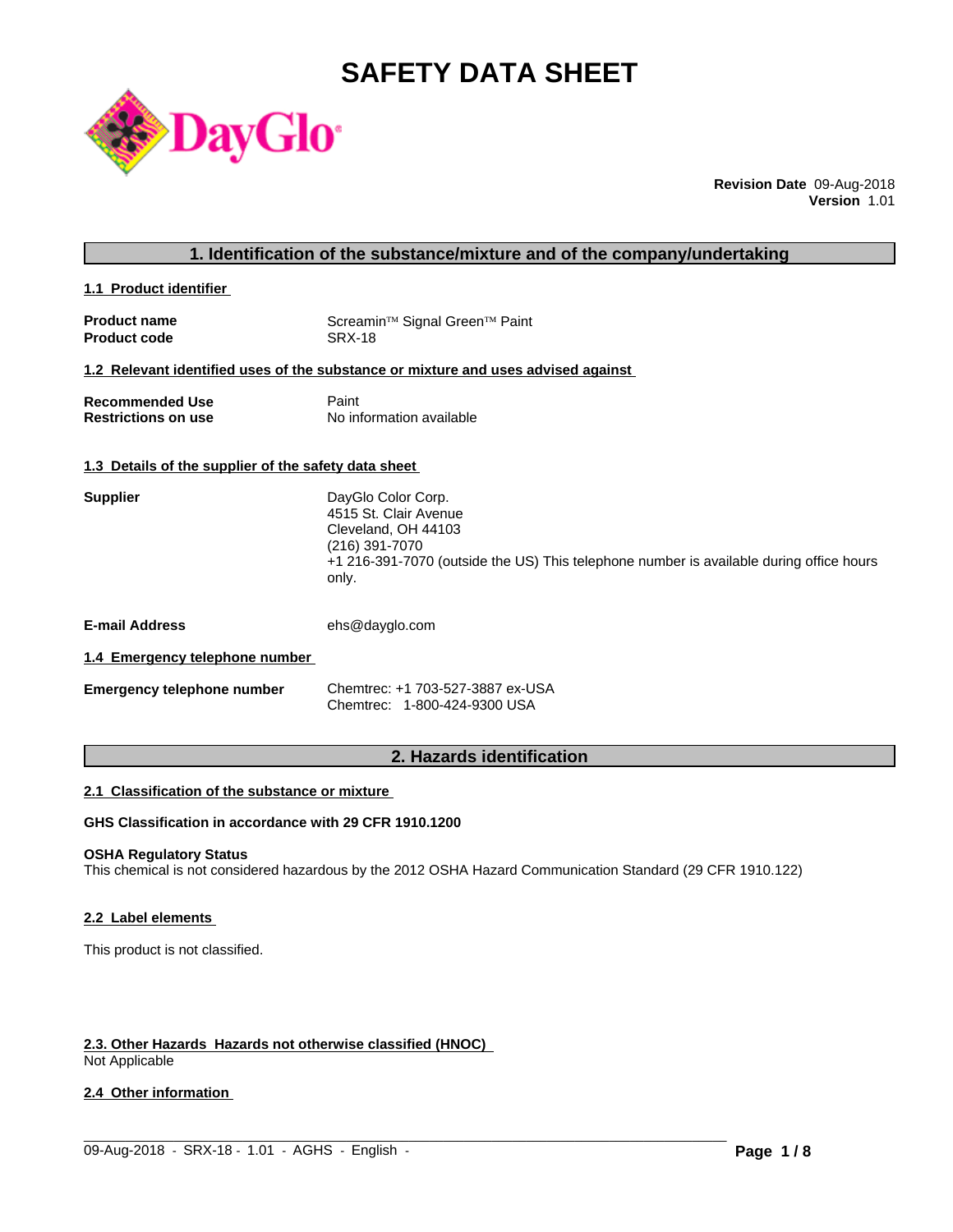Not Applicable

**Unknown Acute Toxicity** 13.938% of the mixture consists of ingredient(s) of unknown toxicity

 $\overline{\phantom{a}}$  ,  $\overline{\phantom{a}}$  ,  $\overline{\phantom{a}}$  ,  $\overline{\phantom{a}}$  ,  $\overline{\phantom{a}}$  ,  $\overline{\phantom{a}}$  ,  $\overline{\phantom{a}}$  ,  $\overline{\phantom{a}}$  ,  $\overline{\phantom{a}}$  ,  $\overline{\phantom{a}}$  ,  $\overline{\phantom{a}}$  ,  $\overline{\phantom{a}}$  ,  $\overline{\phantom{a}}$  ,  $\overline{\phantom{a}}$  ,  $\overline{\phantom{a}}$  ,  $\overline{\phantom{a}}$ 

# **3. Composition/Information on Ingredients**

# **Substance**

#### **Mixture**

This material is not considered hazardous by the OSHA Hazard Communication Standard (29 CFR 1910.1200).

| <b>Chemical Name</b>                                                                                           | CAS No.               | Weiaht-% |  |  |
|----------------------------------------------------------------------------------------------------------------|-----------------------|----------|--|--|
| alvcol<br>Propylene<br>שט                                                                                      | -55-6<br>--<br>$\sim$ |          |  |  |
| n withheld as a trade secret.<br>t percentage (concentration) c<br>ı has been<br>composition."<br>`exacı<br>റ† |                       |          |  |  |

**4. First aid measures 4.1 Description of first-aid measures General advice** No information available. **Eye contact** Immediately flush with plenty of water. After initial flushing, remove any contact lenses and continue flushing for at least 15 minutes. Keep eye wide open while rinsing. If symptoms persist, call a physician. **Skin contact** Wash off immediately with plenty of water for atleast 15 minutes. Consult a physician if necessary. **Inhalation** Move to fresh air. If symptoms persist, call a physician. **Ingestion Do NOT** induce vomiting. Drink plenty of water. Consult a physician. **4.2 Most important symptoms and effects, both acute and delayed Symptoms** See Section 2.2, Label Elements and/or Section 11, Toxicological effects. **4.3 Indication of any immediate medical attention and special treatment needed Notes to physician** Treat symptomatically. **5. Fire-Fighting Measures**

# **5.1 Extinguishing media**

# **Suitable extinguishing media**

Use extinguishing measures that are appropriate to local circumstances and the surrounding environment.

 $\_$  ,  $\_$  ,  $\_$  ,  $\_$  ,  $\_$  ,  $\_$  ,  $\_$  ,  $\_$  ,  $\_$  ,  $\_$  ,  $\_$  ,  $\_$  ,  $\_$  ,  $\_$  ,  $\_$  ,  $\_$  ,  $\_$  ,  $\_$  ,  $\_$  ,  $\_$  ,  $\_$  ,  $\_$  ,  $\_$  ,  $\_$  ,  $\_$  ,  $\_$  ,  $\_$  ,  $\_$  ,  $\_$  ,  $\_$  ,  $\_$  ,  $\_$  ,  $\_$  ,  $\_$  ,  $\_$  ,  $\_$  ,  $\_$  ,

**Unsuitable Extinguishing Media** None.

#### **5.2 Special hazards arising from the substance or mixture**

#### **Special Hazard**

None known based on information supplied.

**Hazardous Combustion Products** Carbon oxides. Nitrogen oxides (NOx).

### **Explosion Data**

**Sensitivity to Mechanical Impact** None. **Sensitivity to Static Discharge** None.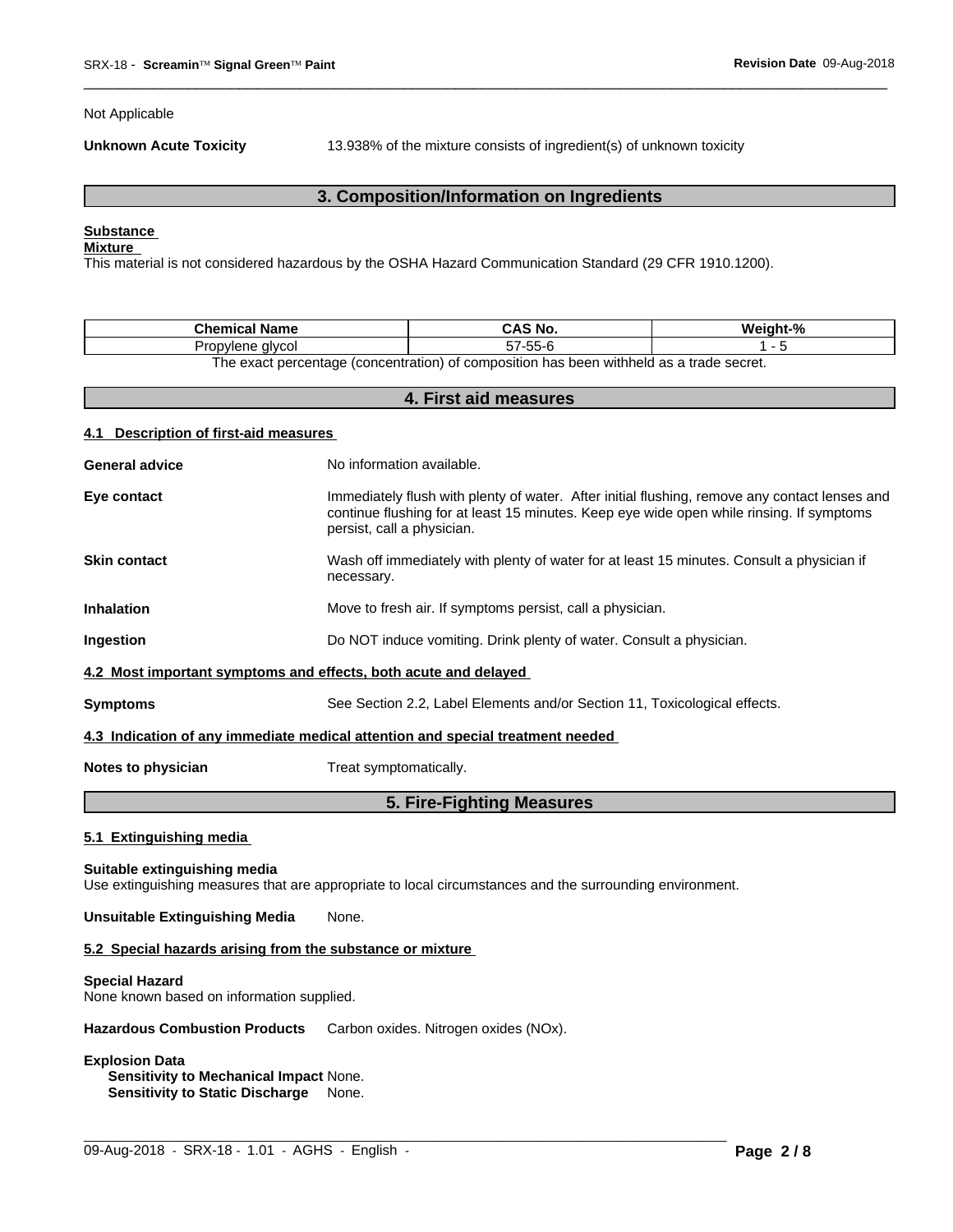#### **5.3 Advice for firefighters**

As in any fire, wear self-contained breathing apparatus pressure-demand, MSHA/NIOSH (approved or equivalent) and full protective gear.

#### **6. Accidental Release Measures**

 $\overline{\phantom{a}}$  ,  $\overline{\phantom{a}}$  ,  $\overline{\phantom{a}}$  ,  $\overline{\phantom{a}}$  ,  $\overline{\phantom{a}}$  ,  $\overline{\phantom{a}}$  ,  $\overline{\phantom{a}}$  ,  $\overline{\phantom{a}}$  ,  $\overline{\phantom{a}}$  ,  $\overline{\phantom{a}}$  ,  $\overline{\phantom{a}}$  ,  $\overline{\phantom{a}}$  ,  $\overline{\phantom{a}}$  ,  $\overline{\phantom{a}}$  ,  $\overline{\phantom{a}}$  ,  $\overline{\phantom{a}}$ 

#### **6.1 Personal precautions, protective equipment and emergency procedures**

Ensure adequate ventilation, especially in confined areas. Use personal protective equipment.

#### **6.2 Environmental precautions**

Prevent product from entering drains.

# **6.3 Methods and materials for containment and cleaning up**

| <b>Hygiene measures</b> | When using, do not eat, drink or smoke. Handle in accordance with good industrial hygiene |
|-------------------------|-------------------------------------------------------------------------------------------|
|                         | and safety practice.                                                                      |

#### **7.2 Conditions for safe storage, including any incompatibilities**

**Storage Conditions Keep from freezing.** 

**Materials to Avoid** No materials to be especially mentioned.

# **8. Exposure controls/personal protection**

#### **8.1 Exposure Guidelines**

| <b>Chemical Name</b> | <b>ACGIH TLV</b> | <b>OSHA PEL</b> | <b>British Columbia</b> | Alberta | Quebec | <b>Ontario TWAEV</b>      |
|----------------------|------------------|-----------------|-------------------------|---------|--------|---------------------------|
| Propylene glycol     |                  |                 |                         |         |        | TWA: $10 \text{ ma/m}^3$  |
| $57 - 55 - 6$        |                  |                 |                         |         |        | TWA: 50 ppm               |
|                      |                  |                 |                         |         |        | TWA: $155 \text{ ma/m}^3$ |

#### **8.2 Appropriate engineering controls**

| <b>Engineering Measures</b> | Showers              |  |
|-----------------------------|----------------------|--|
|                             | Eyewash stations     |  |
|                             | Ventilation systems. |  |

#### **8.3 Individual protection measures, such as personal protective equipment**

| <b>Eye/Face Protection</b>    | Safety glasses with side-shields.                                                                              |
|-------------------------------|----------------------------------------------------------------------------------------------------------------|
| Skin and body protection      | Wear chemical resistant footwear and clothing such as gloves, an apron or a whole body<br>suit as appropriate. |
| <b>Respiratory protection</b> | . NIOSH/MSHA approved respiratory protection should be worn if exposure is anticipated.                        |
| <b>Hygiene measures</b>       | See section 7 for more information                                                                             |

 $\_$  ,  $\_$  ,  $\_$  ,  $\_$  ,  $\_$  ,  $\_$  ,  $\_$  ,  $\_$  ,  $\_$  ,  $\_$  ,  $\_$  ,  $\_$  ,  $\_$  ,  $\_$  ,  $\_$  ,  $\_$  ,  $\_$  ,  $\_$  ,  $\_$  ,  $\_$  ,  $\_$  ,  $\_$  ,  $\_$  ,  $\_$  ,  $\_$  ,  $\_$  ,  $\_$  ,  $\_$  ,  $\_$  ,  $\_$  ,  $\_$  ,  $\_$  ,  $\_$  ,  $\_$  ,  $\_$  ,  $\_$  ,  $\_$  ,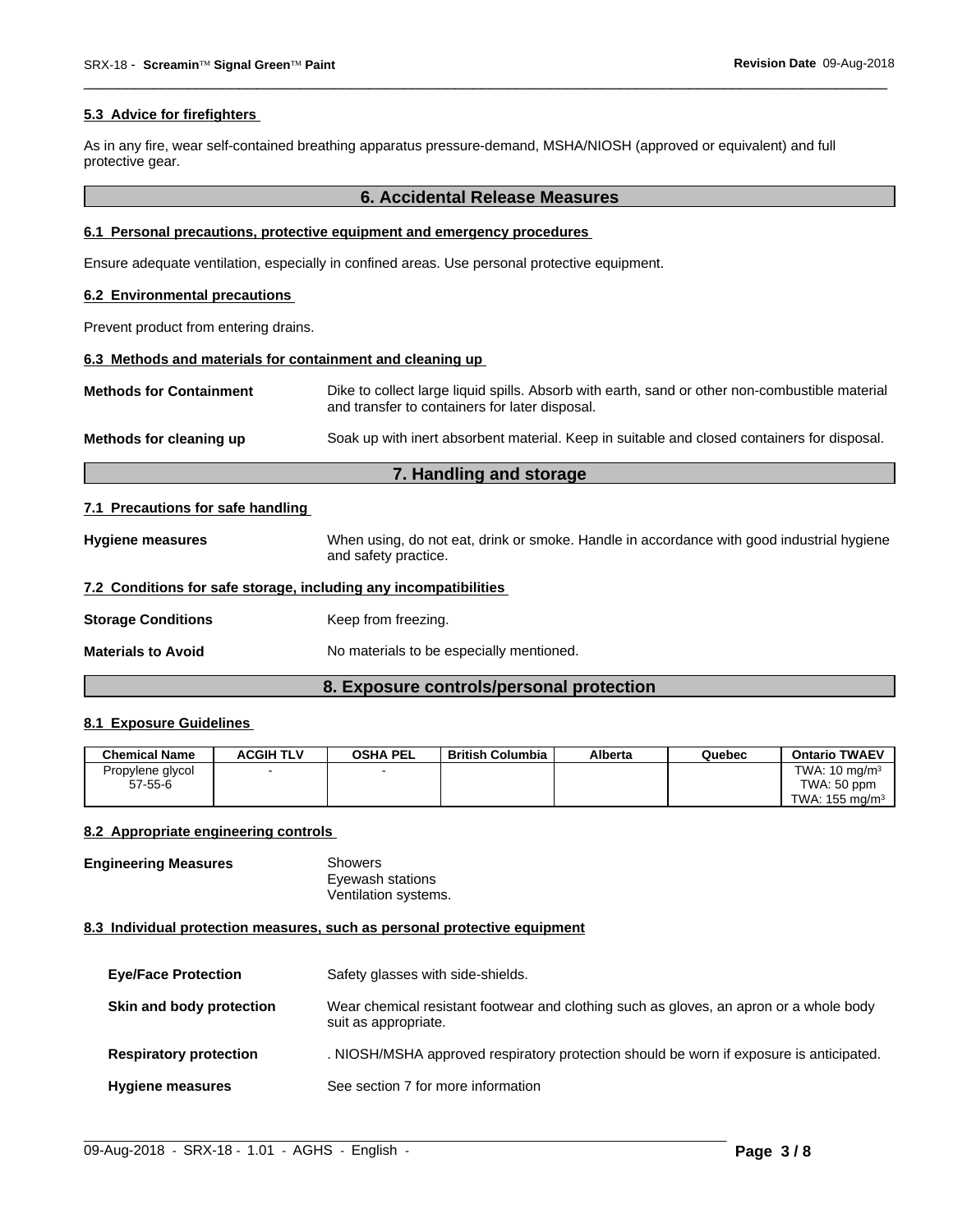# **9. Physical and chemical properties**

 $\overline{\phantom{a}}$  ,  $\overline{\phantom{a}}$  ,  $\overline{\phantom{a}}$  ,  $\overline{\phantom{a}}$  ,  $\overline{\phantom{a}}$  ,  $\overline{\phantom{a}}$  ,  $\overline{\phantom{a}}$  ,  $\overline{\phantom{a}}$  ,  $\overline{\phantom{a}}$  ,  $\overline{\phantom{a}}$  ,  $\overline{\phantom{a}}$  ,  $\overline{\phantom{a}}$  ,  $\overline{\phantom{a}}$  ,  $\overline{\phantom{a}}$  ,  $\overline{\phantom{a}}$  ,  $\overline{\phantom{a}}$ 

# **9.1 Information on basic physical and chemical properties**

| <b>Physical state</b>              | Liquid                 |                          |                          |
|------------------------------------|------------------------|--------------------------|--------------------------|
| Appearance                         | Liquid                 | Color                    | Green                    |
| Odor                               | Pungent                | <b>Odor Threshold</b>    | No information available |
|                                    |                        |                          |                          |
| <b>Property</b>                    | Values                 | <b>Remarks • Methods</b> |                          |
| рH                                 |                        | No information available |                          |
| <b>Melting/freezing point</b>      |                        | No information available |                          |
| <b>Boiling point/boiling range</b> | > 100 °C / 212 °F      |                          |                          |
| <b>Flash Point</b>                 | $> 94$ °C $/ > 201$ °F |                          |                          |
| <b>Evaporation rate</b>            |                        | No information available |                          |
| Flammability (solid, gas)          |                        | No information available |                          |
| <b>Flammability Limits in Air</b>  |                        |                          |                          |
| upper flammability limit           |                        | No information available |                          |
| lower flammability limit           |                        | No information available |                          |
| Vapor pressure                     |                        | No information available |                          |
| Vapor density                      |                        | No information available |                          |
| <b>Specific Gravity</b>            | 1.19                   |                          |                          |
| <b>Water solubility</b>            | Not Applicable         |                          |                          |
| Solubility in other solvents       |                        | No information available |                          |
| <b>Partition coefficient</b>       |                        | No information available |                          |
| <b>Autoignition temperature</b>    |                        | No information available |                          |
| <b>Decomposition temperature</b>   |                        | No information available |                          |
| Viscosity, kinematic               |                        | No information available |                          |
| Viscosity, dynamic                 |                        | No information available |                          |
| <b>Explosive properties</b>        |                        | No information available |                          |
| <b>Oxidizing Properties</b>        |                        | No information available |                          |
| 9.2 Other information              |                        |                          |                          |

#### **Volatile organic compounds (VOC)** 22 g/L **content**

# **10. Stability and Reactivity**

#### **10.1 Reactivity**

No dangerous reaction known under conditions of normal use

# **10.2 Chemical stability**

Stable

#### **10.3 Possibility of hazardous reactions**

None under normal processing.

#### **10.4 Conditions to Avoid**

Heat (temperatures above flash point), sparks, ignition points, flames, static electricity.

#### **10.5 Incompatible Materials**

None known based on information supplied.

#### **10.6 Hazardous Decomposition Products**

None known based on information supplied.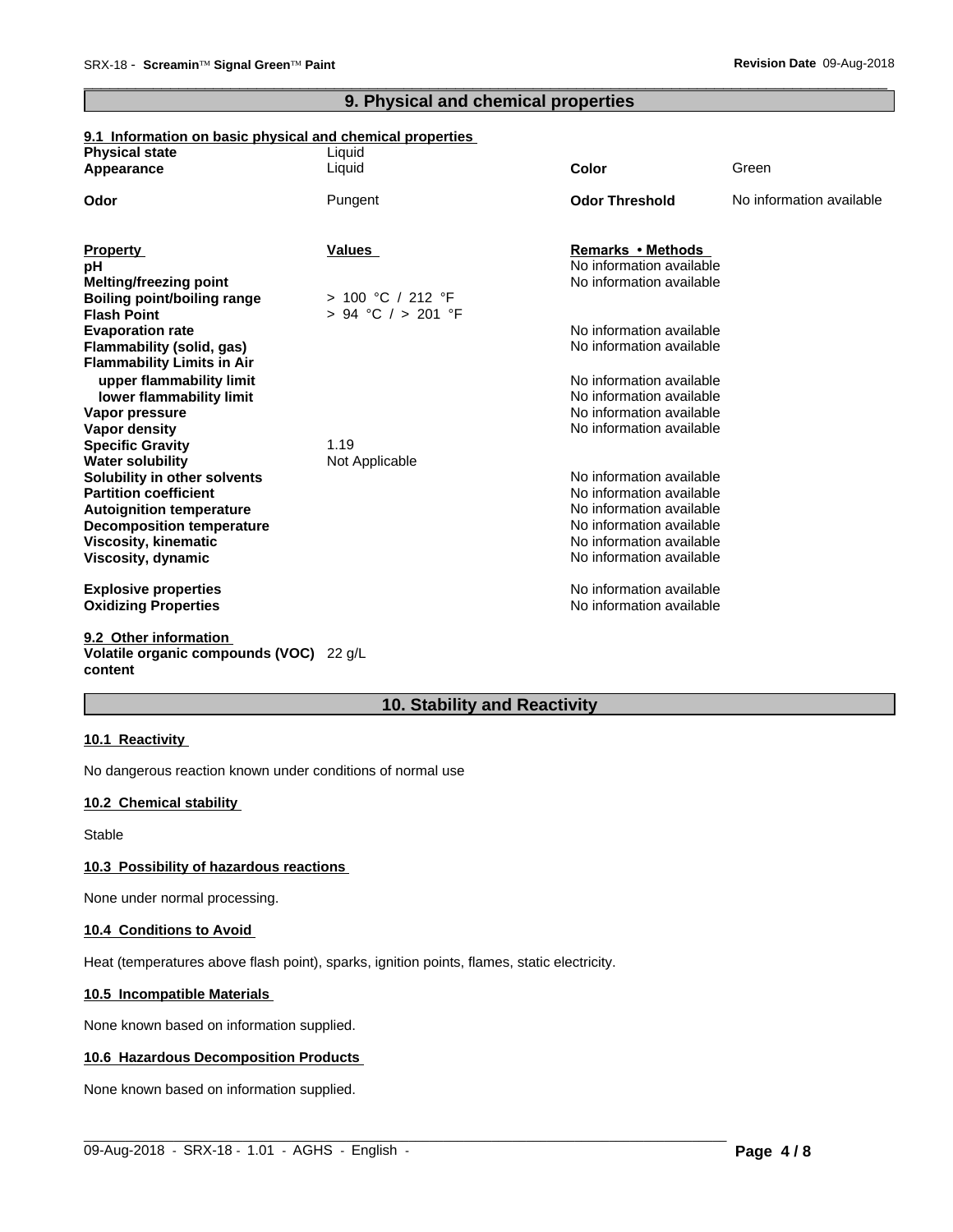# 11. Toxicological information

# 11.1 Acute toxicity

#### Numerical measures of toxicity: Product Information

13.938% of the mixture consists of ingredient(s) of unknown toxicity **Unknown Acute Toxicity** 

#### Numerical measures of toxicity: Component Information

| <b>Chemical Name</b> | LD50 Oral   | <b>LD50 Dermal</b> | <b>LC50 Inhalation</b> |
|----------------------|-------------|--------------------|------------------------|
| Propylene glycol     | ′ Rat .     | Rabbit             |                        |
| 57-55-6              | 20000 mg/kg | 20800 mg/kg        |                        |

#### 11.2 Information on toxicological effects

# **Skin corrosion/irritation**

Product Information • May cause skin irritation **Component Information** 

• No information available

#### Serious eye damage/eye irritation

Product Information • May cause eye irritation Component Information • No information available

#### Respiratory or skin sensitization

Product Information • No information available Component Information • No information available

#### **Germ cell mutagenicity**

Product Information • No information available Component Information • No information available

#### Carcinogenicity

Product Information • No information available Component Information

## • No information available

#### **Reproductive toxicity**

Product Information • No information available Component Information • No information available

#### **STOT - single exposure** No information available

**STOT - repeated exposure** No information available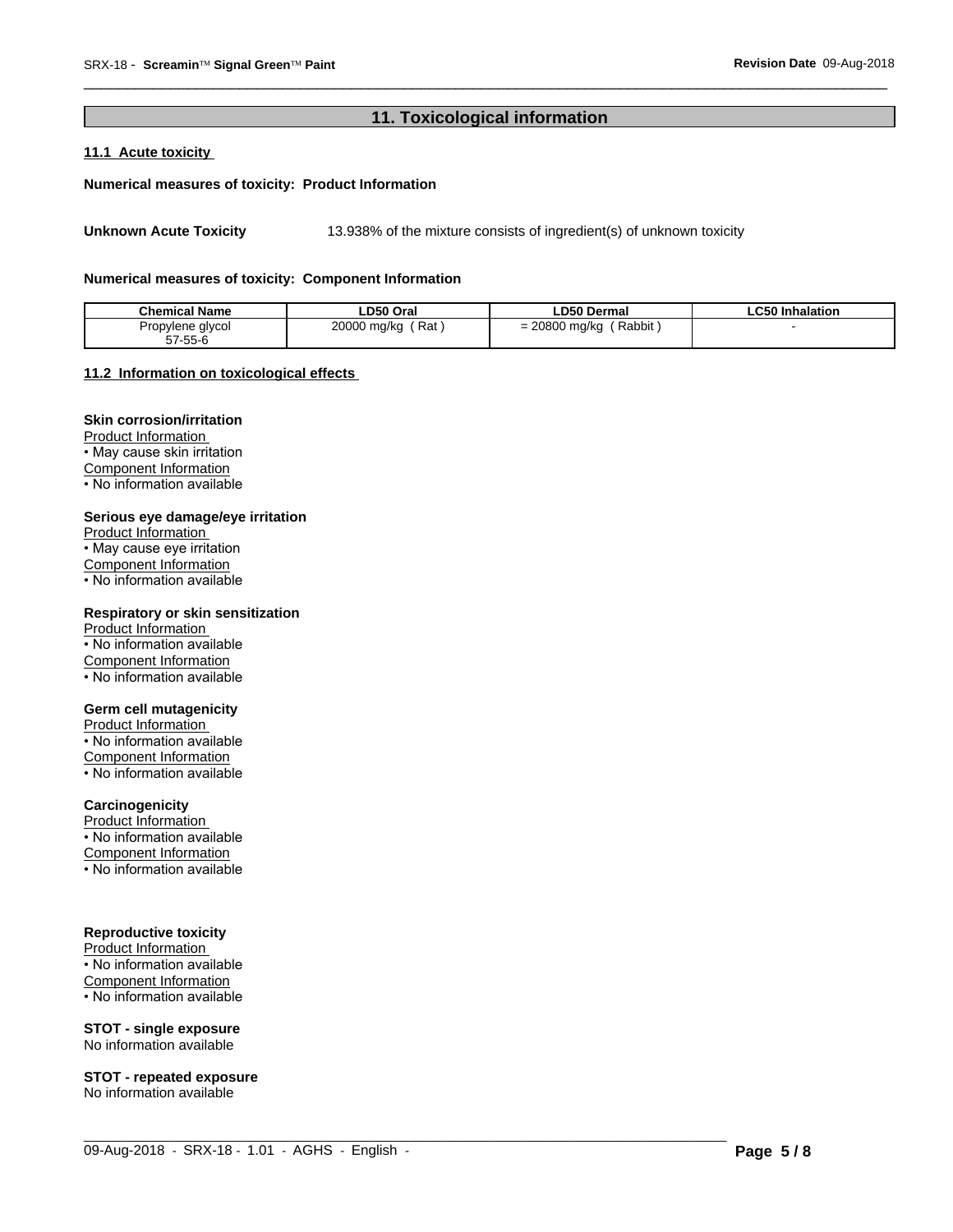#### Other adverse effects

Product Information • No information available **Component Information** • No information available

#### **Aspiration hazard**

Product Information • No information available **Component Information** 

• No information available

# 12. Ecological information

#### 12.1 Toxicity

#### **Ecotoxicity**

No information available

15.83463 % of the mixture consists of components(s) of unknown hazards to the aquatic environment

#### **Ecotoxicity effects**

| <b>Chemical Name</b> | <b>Toxicity to algae</b>       | <b>Toxicity to fish</b>          | Toxicity to daphnia and other |
|----------------------|--------------------------------|----------------------------------|-------------------------------|
|                      |                                |                                  | aquatic invertebrates         |
| Propylene glycol     | EC50: 96 h Pseudokirchneriella | LC50: 96 h Oncorhynchus mykiss   | EC50: 48 h Daphnia magna 1000 |
| $57-55-6$            | subcapitata 19000 mg/L         | 51600 mg/L static LC50: 96 h     | mg/L Static                   |
|                      |                                | Oncorhynchus mykiss 41 - 47 mL/L |                               |
|                      |                                | static LC50: 96 h Pimephales     |                               |
|                      |                                | promelas 51400 mg/L static LC50: |                               |
|                      |                                | 96 h Pimephales promelas 710     |                               |
|                      |                                | mq/L                             |                               |

#### 12.2 Persistence and degradability

No information available.

#### 12.3 Bioaccumulative potential

Discharge into the environment must be avoided

#### 12.4 Mobility in soil

No information available.

# 12.5 Other adverse effects

No information available

# 13. Disposal Considerations

#### 13.1 Waste treatment methods

Dispose of in accordance with federal, state, and local regulations.

# 14. Transport Information

| <u>DOT</u> | Not regulated |
|------------|---------------|
| <b>MEX</b> | Not regulated |

**IMDG** Not regulated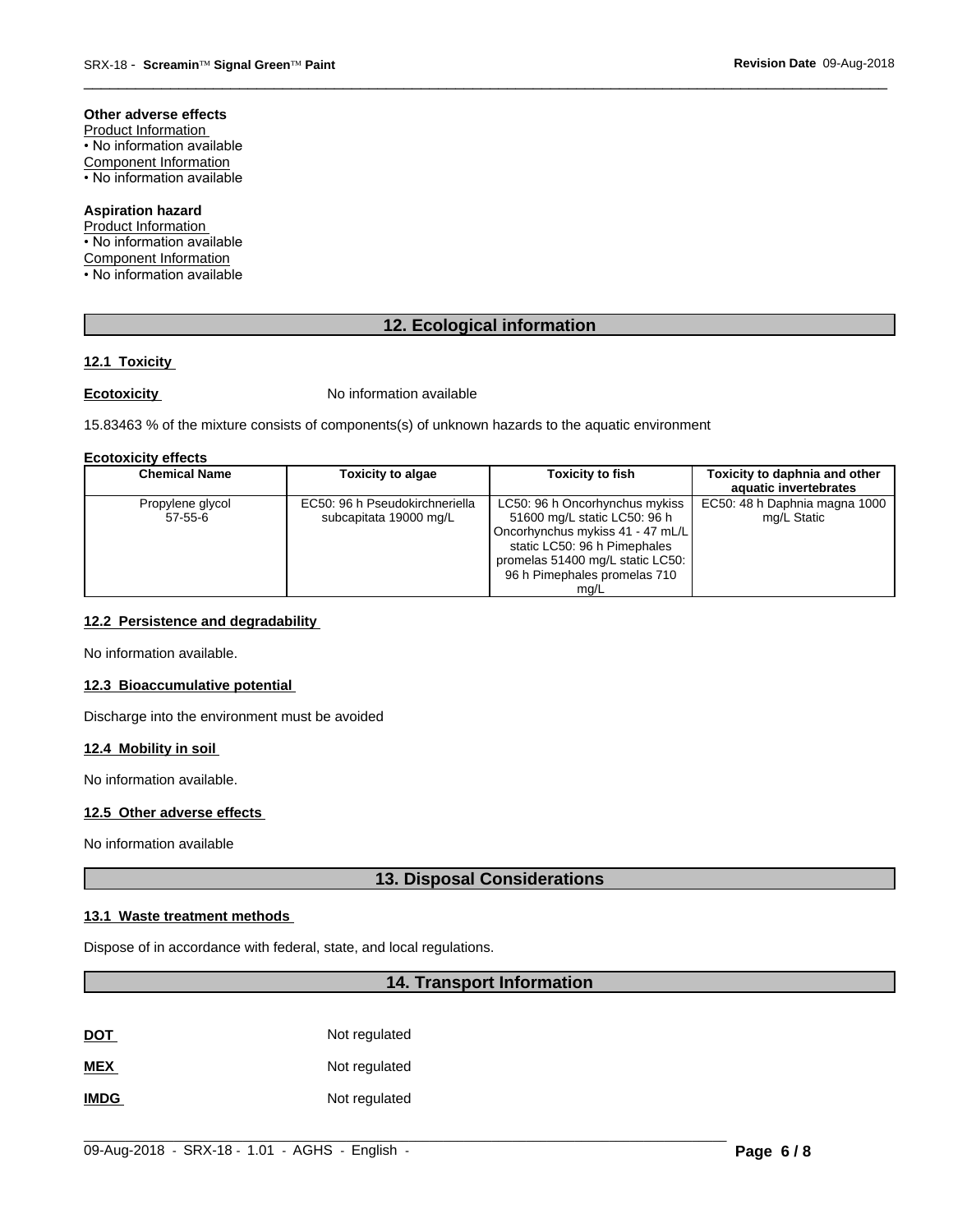**IATA** Not regulated

| 15.1 International Inventories | 15. Regulatory information |  |
|--------------------------------|----------------------------|--|
| <b>TSCA</b>                    | Complies                   |  |
| <b>DSL</b>                     | $\overline{\phantom{0}}$   |  |
| <b>EINECS/ELINCS</b>           | ٠                          |  |
| <b>ENCS</b>                    | ۰                          |  |
| <b>IECSC</b>                   | ٠                          |  |
| <b>KECL</b>                    | -                          |  |
| <b>PICCS</b>                   | ۰                          |  |
| <b>AICS</b>                    |                            |  |
| <b>NZIoC</b>                   |                            |  |

 $\overline{\phantom{a}}$  ,  $\overline{\phantom{a}}$  ,  $\overline{\phantom{a}}$  ,  $\overline{\phantom{a}}$  ,  $\overline{\phantom{a}}$  ,  $\overline{\phantom{a}}$  ,  $\overline{\phantom{a}}$  ,  $\overline{\phantom{a}}$  ,  $\overline{\phantom{a}}$  ,  $\overline{\phantom{a}}$  ,  $\overline{\phantom{a}}$  ,  $\overline{\phantom{a}}$  ,  $\overline{\phantom{a}}$  ,  $\overline{\phantom{a}}$  ,  $\overline{\phantom{a}}$  ,  $\overline{\phantom{a}}$ 

**Canadian Domestic Substances List** 

 **EINECS/ELINCS** - European Inventory of Existing Chemical Substances/European List of Notified Chemical Substances

 **PICCS** - Philippines Inventory of Chemicals and Chemical Substances

 **ENCS** - Japan Existing and New Chemical Substances

 **IECSC** - China Inventory of Existing Chemical Substances

 **KECL** - Korean Existing and Evaluated Chemical Substances

 **PICCS** - Philippines Inventory of Chemicals and Chemical Substances

 **AICS** - Australian Inventory of Chemical Substances

 **NZIoC** - New Zealand Inventory of Chemicals

# **15.2 U.S. Federal Regulations**

#### **SARA 313**

Section 313 of Title III of the Superfund Amendments and Reauthorization Act of 1986 (SARA). This product does not contain any chemicals which are subject to the reporting requirements of the Act and Title 40 of the Code of Federal Regulations, Part 372

# **15.3 Pesticide Information**

Not applicable

#### **15.4 U.S. State Regulations**

#### **California Proposition 65**

This product does not contain any Proposition 65 chemicals

| <b>16. Other information</b> |                                                                                                                                                                                                                                                                                                                                                                                                                                                                                                       |                       |                          |                                           |
|------------------------------|-------------------------------------------------------------------------------------------------------------------------------------------------------------------------------------------------------------------------------------------------------------------------------------------------------------------------------------------------------------------------------------------------------------------------------------------------------------------------------------------------------|-----------------------|--------------------------|-------------------------------------------|
| NFPA                         | <b>Health Hazard -</b>                                                                                                                                                                                                                                                                                                                                                                                                                                                                                | Flammability -        | Instability -            | <b>Physical and chemical</b><br>hazards - |
| HMIS                         | <b>Health Hazard 1</b>                                                                                                                                                                                                                                                                                                                                                                                                                                                                                | <b>Flammability 1</b> | <b>Physical Hazard 0</b> | Personal protection X                     |
| Legend:<br>Ceiling (C)       | ACGIH (American Conference of Governmental Industrial Hygienists)<br>DOT (Department of Transportation)<br>EPA (Environmental Protection Agency)<br>IARC (International Agency for Research on Cancer)<br>International Air Transport Association (IATA)<br>International Maritime Dangerous Goods (IMDG)<br>NIOSH (National Institute for Occupational Safety and Health)<br>NTP (National Toxicology Program)<br>OSHA (Occupational Safety and Health Administration of the US Department of Labor) |                       |                          |                                           |

 $\_$  ,  $\_$  ,  $\_$  ,  $\_$  ,  $\_$  ,  $\_$  ,  $\_$  ,  $\_$  ,  $\_$  ,  $\_$  ,  $\_$  ,  $\_$  ,  $\_$  ,  $\_$  ,  $\_$  ,  $\_$  ,  $\_$  ,  $\_$  ,  $\_$  ,  $\_$  ,  $\_$  ,  $\_$  ,  $\_$  ,  $\_$  ,  $\_$  ,  $\_$  ,  $\_$  ,  $\_$  ,  $\_$  ,  $\_$  ,  $\_$  ,  $\_$  ,  $\_$  ,  $\_$  ,  $\_$  ,  $\_$  ,  $\_$  ,